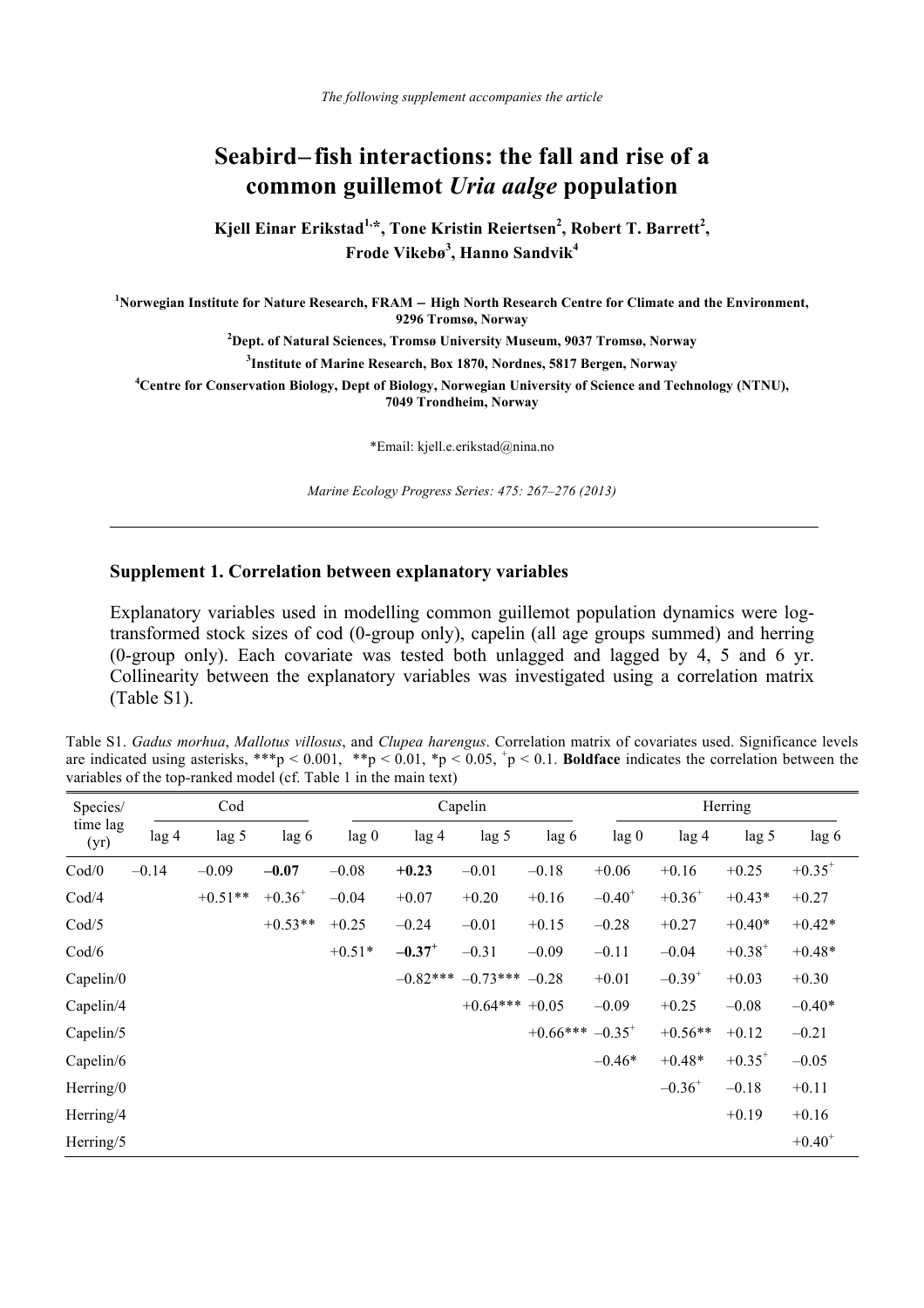## **Supplement 2. Complete set of models tested**

The complete set of population models tested is shown in Table S2. The models displayed in Table 1 of the main text are a subset of Table S2, viz. only the models that have a lower  $AIC_C$ than the respective neighbouring models with fewer parameters.

Table S2. *Uria aalge*. Comparison of all population models tested of common guillemot on Hornøya with fish stocks at different time lags as covariates. Models are sorted by ascending ΔAIC<sub>C</sub> (change in Akaike's Information Criterion corrected for small sample sizes). Models with a negative slope were disregarded when calculating model likelihoods. Number of parameters is designated as  $k$ , variance explained as  $r^2$ 

| Model: fish (lag in yr)                             | $\boldsymbol{k}$ | <b>AIC</b> | $\Delta AIC_C$ | Model<br>likelihood | $r^2$ |
|-----------------------------------------------------|------------------|------------|----------------|---------------------|-------|
| $\text{Cod}(0) + \text{cod}(6) + \text{capelin}(4)$ | 6                | $-70.76$   | 0.00           | 1.000               | 0.559 |
| $Cod(0) + cod(6)$                                   | 5                | $-69.23$   | 0.22           | 0.895               | 0.489 |
| $Cod(0) + cod(4)$                                   | $\sqrt{5}$       | $-69.10$   | 0.35           | 0.839               | 0.487 |
| $\text{Cod}(0) + \text{cod}(6) + \text{capelin}(5)$ | 6                | $-70.28$   | 0.48           | 0.787               | 0.551 |
| Cod (0) + cod (4) + herring (4) <sup>a</sup>        | 6                | $-70.27$   | 0.49           |                     |       |
| Cod (0) + cod (4) + capelin (6) <sup>a</sup>        | 6                | $-69.79$   | 0.97           |                     |       |
| $\text{Cod}(0) + \text{cod}(4) + \text{herring}(6)$ | 6                | $-69.78$   | 1.00           | 0.606               | 0.542 |
| $\text{Cod}(0) + \text{cod}(4) + \text{capelin}(4)$ | 6                | $-69.46$   | 1.30           | 0.521               | 0.535 |
| Cod(0)                                              | $\overline{4}$   | $-67.19$   | 1.31           | 0.520               | 0.396 |
| $\text{Cod}(0) + \text{cod}(4) + \text{capelin}(5)$ | 6                | $-69.16$   | 1.60           | 0.449               | 0.530 |
| Cod (0) + cod (4) + herring (0) <sup>a</sup>        | 6                | $-69.05$   | 1.71           |                     |       |
| $\text{Cod}(0) + \text{cod}(4) + \text{herring}(5)$ | 6                | $-69.01$   | 1.75           | 0.418               | 0.527 |
| $Cod(0) + cod(5)$                                   | 5                | $-67.65$   | 1.80           | 0.406               | 0.455 |
| $\text{Cod}(0)$ + herring (6)                       | $\sqrt{5}$       | $-66.95$   | 2.50           | 0.287               | 0.439 |
| $\text{Cod}(0) + \text{cod}(6) + \text{cod}(5)$     | 6                | $-67.92$   | 2.84           | 0.241               | 0.504 |
| $\text{Cod}(0) + \text{cod}(6) + \text{cod}(4)$     | 6                | $-67.80$   | 2.96           | 0.227               | 0.502 |
| $\text{Cod}(0)$ + herring (5)                       | 5                | $-66.44$   | 3.00           | 0.222               | 0.427 |
| Cod $(0)$ + herring $(0)^a$                         | 5                | $-66.29$   | 3.16           |                     |       |
| $\text{Cod}(0) + \text{cod}(6) + \text{herring}(6)$ | 6                | $-67.59$   | 3.17           | 0.205               | 0.497 |
| $\text{Cod}(0) + \text{cod}(6) + \text{herring}(4)$ | 6                | $-67.36$   | 3.40           | 0.183               | 0.492 |
| Cod (0) + cod (6) + capelin (6) <sup>a</sup>        | 6                | $-67.27$   | 3.49           |                     |       |
| $\text{Cod}(0)$ + capelin (5)                       | 5                | $-65.93$   | 3.52           | 0.172               | 0.415 |